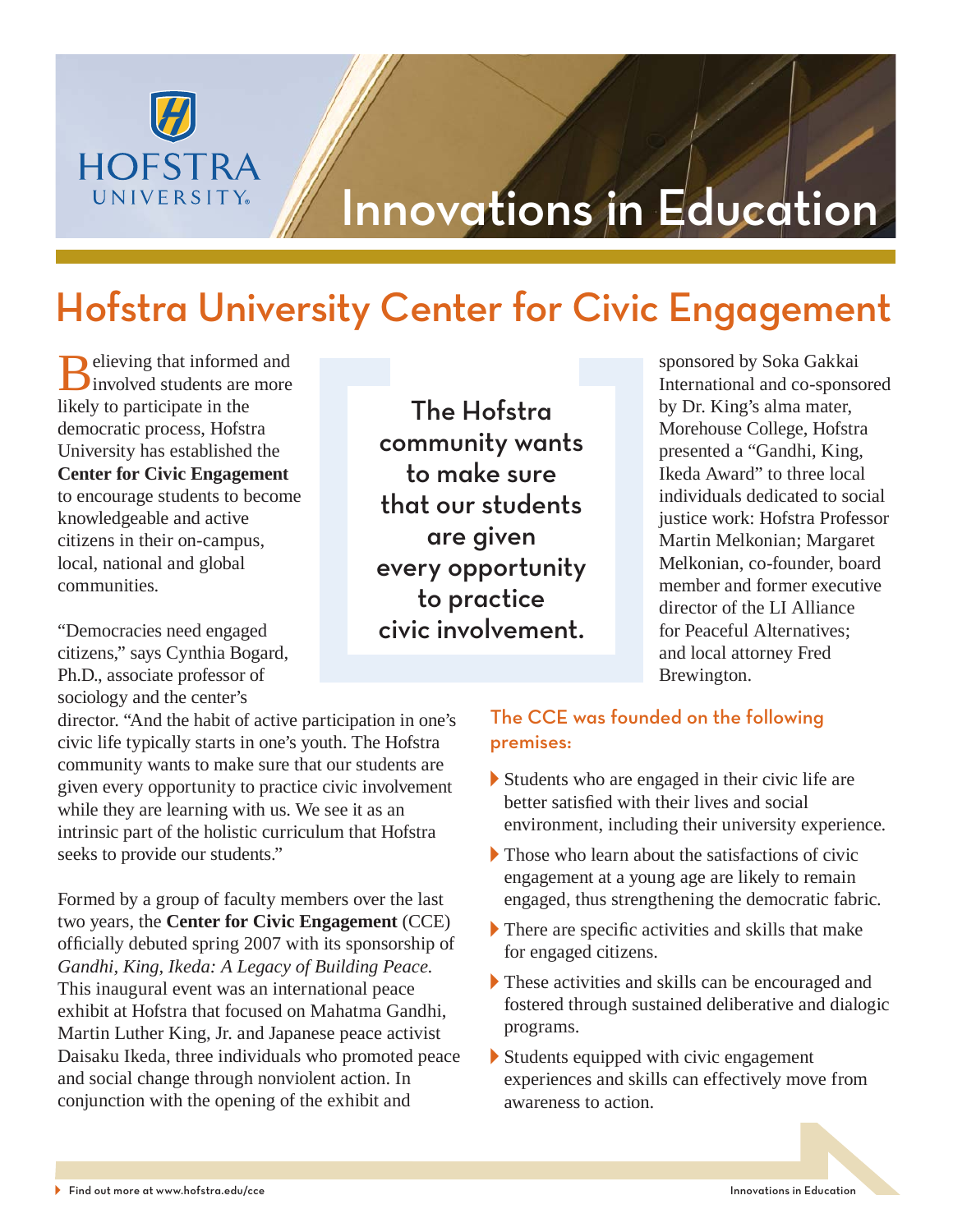"Our mission at the CCE is to help students see that civic involvement is not only necessary to maintain our democracy's health, it can also be very personally rewarding," Dr. Bogard says. "So education mixes with enjoyment in everything we try to do."

The CCE educates students about their own potential for civic engagement and about current and historical issues related to democracy. It promotes the prerequisites of democracy through educational programs that stress the importance and complex meanings of its central ideals, including freedom of civic speech and expression; respect for others (civic comportment); appreciation for diverse persons and viewpoints; reflection on the ethics of public issues and the importance of taking an active role in their resolution (civic mindedness); personal and group empowerment; social and economic equality; preservation of the environment; and the need to assure the equitable distribution of environmental resources across nations and generations.

#### To accomplish its goals, the center:

#### The following are some of the CCE's activities both before and after its official debut:

- Assists students in forming and strengthening groups, networks and organizations with civic engagement agendas.
- Helps students define, plan and carry out social actions and activities that promote active civic engagement.
- Assists students in developing social policy initiatives that are relevant to their needs as active citizens, including assisting in campus life satisfaction and improvement initiatives.
- Encourages students to connect as citizens to the larger local community.
- - Fosters associations for civic ventures that can be shared across the generations (including involvement of Hofstra alumni).
- Encourages voter education, registration and voting, and active engagement in electoral politics such as lobbying and working on campaigns.
- Assists students in developing leadership skills and deliberative approaches to public policy.
- Works with students to help them find experiential learning opportunities, including internships that promote democracy and civic engagement.
- Helps students develop research skills so they can become citizens equipped with reliable information and be empowered to make sound judgments about the quality of the information they encounter.

 $\blacktriangleright$  Leadership Training  $-$ Ongoing student leadership training in deliberative

The CCE was built upon years of work by Hofstra faculty with students on public policy issues. Michael D'Innocenzo, chairperson of the center's board of directors and Hofstra's Harry H. Wachtel Distinguished Teaching Professor for the Study of Nonviolent Social Change, has worked closely with the Kettering Foundation of Dayton, Ohio, since 1991, and has received leadership project support from the Herman Goldman Foundation of New York City. The Kettering Foundation is a research institute that works on public policy issues; the Goldman Foundation awards grants in health, social justice, education and the arts.

Campus-Wide Advocacy - In May 2007 the center posted a letter to the Hofstra community on its Web site, urging everyone to express their opinions on the war in Iraq and Afghanistan to their representatives, regardless of their views.

Student Voter Registration - During summer 2007 the CCE was active at student orientations registering first-year students to vote in the 2008 presidential election.

- Iraq – Hard Times and Hard Choices: Where Do We Go From Here? – A special community forum marking the fourth anniversary of the war in Iraq, which featured a wide range of experts, scholars and citizens. The forum was broadcast live by WRHU Radio Hofstra University and was open to the community.

- The Energy Problem: Choices for an Uncertain Future – A

related to the promotion of peace and nonviolence:

Day of Dialogue IV: USA and the World: Where Do We Go From Here? – This annual event consisted of a series of forums and workshops intended to inform students about public issues. Two of the major components of the March 14, 2007, event were: who are public high school teachers participated in the annual 2007 Kettering Foundation Public Policy Workshop in Ohio and will be associated with the CCE on future intergenerational projects and assisting young people in issue framing.

- The UN Peacekeeping Force: A Multinational Force Against War – An address and discussion with Hernán Vales of the United Nations Department of Peacekeeping Operations.
- Women Taking Action for Peace The program featured female activists working on issues ranging from the death penalty to the Palestinian conflict.
- Racial and Ethnic Tensions; What Should We Do? – A public intergenerational forum in association with National Issues Forums Institute.

2007 internship at the Kettering Foundation to work on research for a National Issues Forums Institute book titled *The Wealth Gap in America*. Alumni

multigenerational forum looking at our dependence on foreign oil and alternatives for the future. Last spring, the CCE sponsored a series of programs democracy moderation and conflict resolution. political and grassroots organizing, policy formulation and presentation, and voter registration and voting promotion campaigns.

The CCE additionally sponsors the following ongoing programs to promote civic engagement:

- Local Focus Groups – Hofstra, through the CCE, has provided focus groups for two national documentaries by the National Issues Forums Institute: *A Public Voice: Energy* (2007) and *Improving Democracy*(2006).

Both students and alumni were engaged by the CCE. Hofstra student Maisie Osteen received a summer "The CCE's intergenerational forums and many of our other programs demonstrate through role-modeling how being interested in our nation's future is necessary, interesting and enriching," said Professor D'Innocenzo.



Cynthia Bogard, Ph.D., director of the Center for Civic Engagement at Hofstra University, and Professor Michael D'Innocenzo, chairperson of the center's board of directors and the Harry H. Wachtel Distinguished Teaching Professor for the Study of Nonviolent Social Change, at the February 2, 2007 opening of the exhibit, Gandhi, King, Ikeda: A Legacy of Building Peace.

Our mission at the CCE is to help students see that civic involvement is not only necessary to maintain our democracy's health, it can also be very personally rewarding.